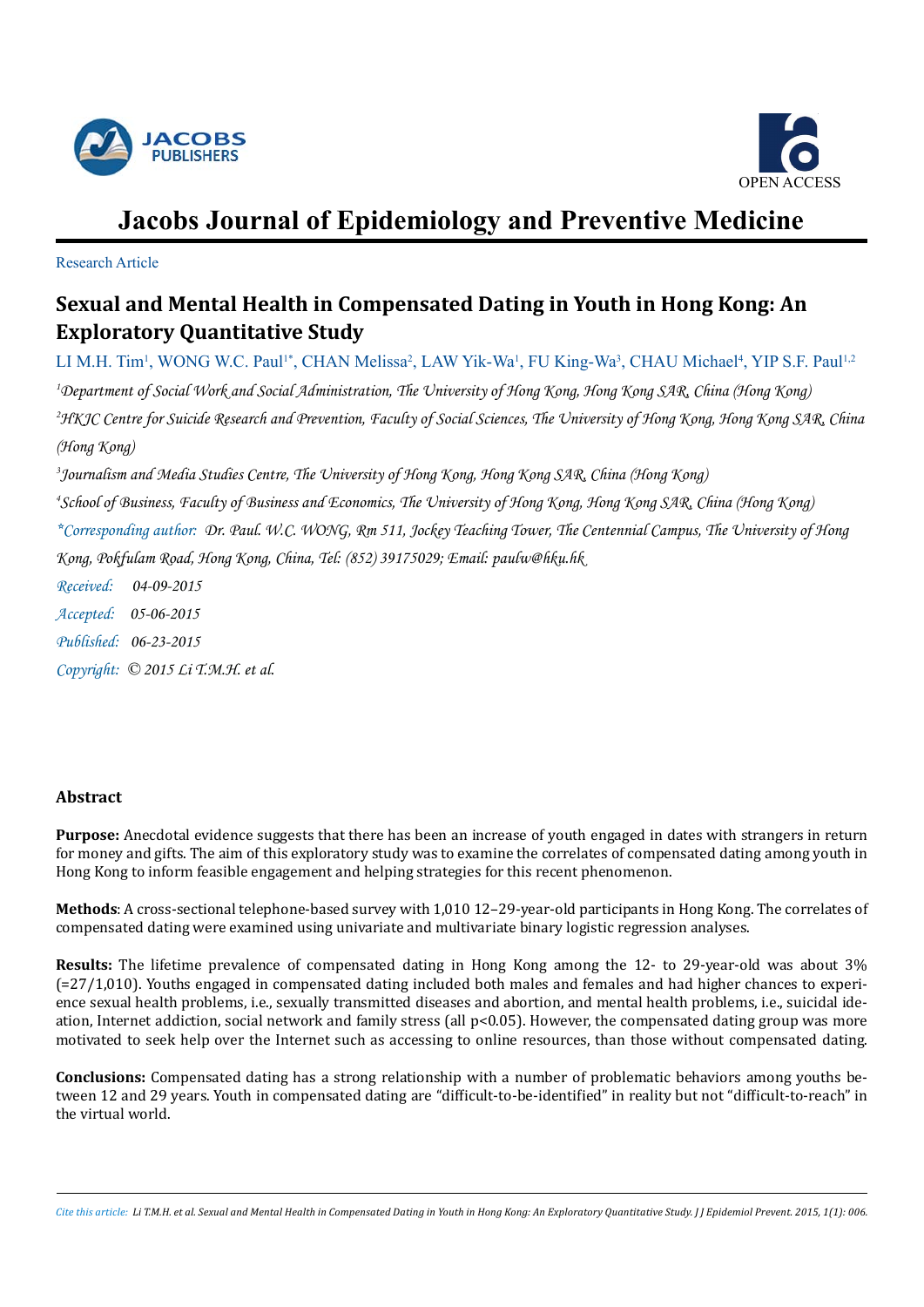#### **Introduction**

Compensated dating [1,2], also known as *enjo kosai* (in Japanese), assisted relationship [3], freelance teenage sex work[4], and casual teen prostitution [5], emerged in Japan in 1990s and has spread to other Asian societies including Korea [1], Thailand [6], Taiwan [5], Shanghai [7] and Hong Kong [2] in the early 2000s. The compensated dating phenomenon was considered similar to youth sexual exploitation, defined as the exchange of sexual activity for money or other consideration according to Office of the United Nations High Commissioner for Human Rights [8]. However, some researchers have argued that compensated dating does not fit into any form of prostitution as another form of sexual exploitation [7,9] because compensated dating includes not only sexual transactions but also nonsexual social activities, such as having karaoke, meals, and movies together [9]. Besides, youth engaged in compensated dating seem to have free choice of clients (or as they called 'friends') and have large flexibility to choose how and where to "work" and "quit" without any agents [2,6].

Conceptualizations of compensated dating, however, vary between different societies. Compensated dating is seen as a transitional stage prior to youth prostitution in Korea and Hong Kong [1,2]; whereas compensated dating is seen as another form of sexual exploration and "professional" sex work with tangible and sizable profits in Taiwan [5]. From the youths' perspective, compensated dating is sometimes seen as a form of sexual exploration that helps them to achieve sexual excitement and experimenting with the various flirting and seductive behaviors and facilitates their self-actualization and improves self-esteem in that engaging in compensated dating has enlarged their social exposure by selling services to people with higher social status that they could not normally reach [7]; and some stated that compensated dating helps to affirm their sexual attractiveness by setting a price for their bodies[9]. Moreover, in low-income countries, compensated dating has been seen as a valid occupation for easy and quick money and material returns to support luxurious living expenses, hobbies, and trips [1,6].

Whether compensated dating should receive the same treatment as child pornography and child prostitution which are commonly seen as gross violations of children and youth rights and dignity has been debated, but the mental and health consequences of engaging in compensated dating should not be underestimated. Adolescents and youth are an important target population with respect to public health because of their rapid and multiple transitions into adulthood, during which health and sexual vulnerabilities are initiated and health resilience is established [10]. From a public health perspective, sexual exploitation among youth is a big concern because of its strong relationship with increased odds of HIV infection, sexually transmitted diseases (STD), depression and post-traumatic stress with lasting damage into adulthood. The mental and sexual health of youth in compensated dating should be examined to understand the consequences of this phenomenon and prepare for the future youth healthcare services in Hong Kong and other Asian societies. Otherwise, the youth population will inevitably encounter multiple sex-related problems such as unintended teenage pregnancy and STDs or even AIDS [11].

Exact statistics of compensated dating are difficult to obtain probably because of its recent nature and diverse conceptualizations. In Tokyo, Japan, 4% of high school girls and 3.8% of junior high school girls was found to have participated in compensated dating [12]. In Taiwan, 2.1% of high school students have engaged in compensated dating7 . In Hong Kong, less than 3% of grade 8 students have engaged in compensated dating [2]. Shockingly, in Busan, South Korea, 1 out of 4 high school students engaged in compensated dating [1]. Although the prevalence of compensated dating was relatively low in Chinese societies, there are concerns that it will intensify because of the decreasing age for first sexual experience [3] and the less conservative views on sexual activities especially youths in Asian societies[11,13].

Although compensated dating has raised public and academic concerns [14], there is limited research to examine compensated dating. A recent school-based study on compensated dating among grade 8 students has been conducted locally [2], but a more generalizable study with a wider age range using a community sample will help further understand the scope of this recent phenomenon in Hong Kong. The present study utilized a community sample and contrasted the sociodemographics characteristics of 12- to 29-year-olds who had and had not engaged in compensated dating. The relationships between compensated dating and other psychosocial and behavioral factors were examined to understand the mental and sexual health and help-seeking behaviors among youth with compensated dating.

#### **Methods**

#### **Data collection**

We conducted a cross-sectional telephone survey in Hong Kong between 23 January and 22 March 2013. A large sample of mobile numbers was randomly generated using the mobile numbers prefix data published by the Office of the Telecommunications Authority. The response rate was 35.4% resulting 1,010 respondents in the study. Details of the research methodology and measurements of the study were reported elsewhere [15]. Prior ethical approval was given by the Human Research Ethics Committee for Nonclinical Faculties in the authors' university.

#### **Measures**

We asked our participants "In your life time, have you met any new friend in any forms for the sake of making money or hoping to receive material items in return?" [2] Participants answered on a yes or no basis. The item was then used as a categorical dependent variable (presence vs. absence). Sexual transaction was intentionally avoided in the question to reduce the possi-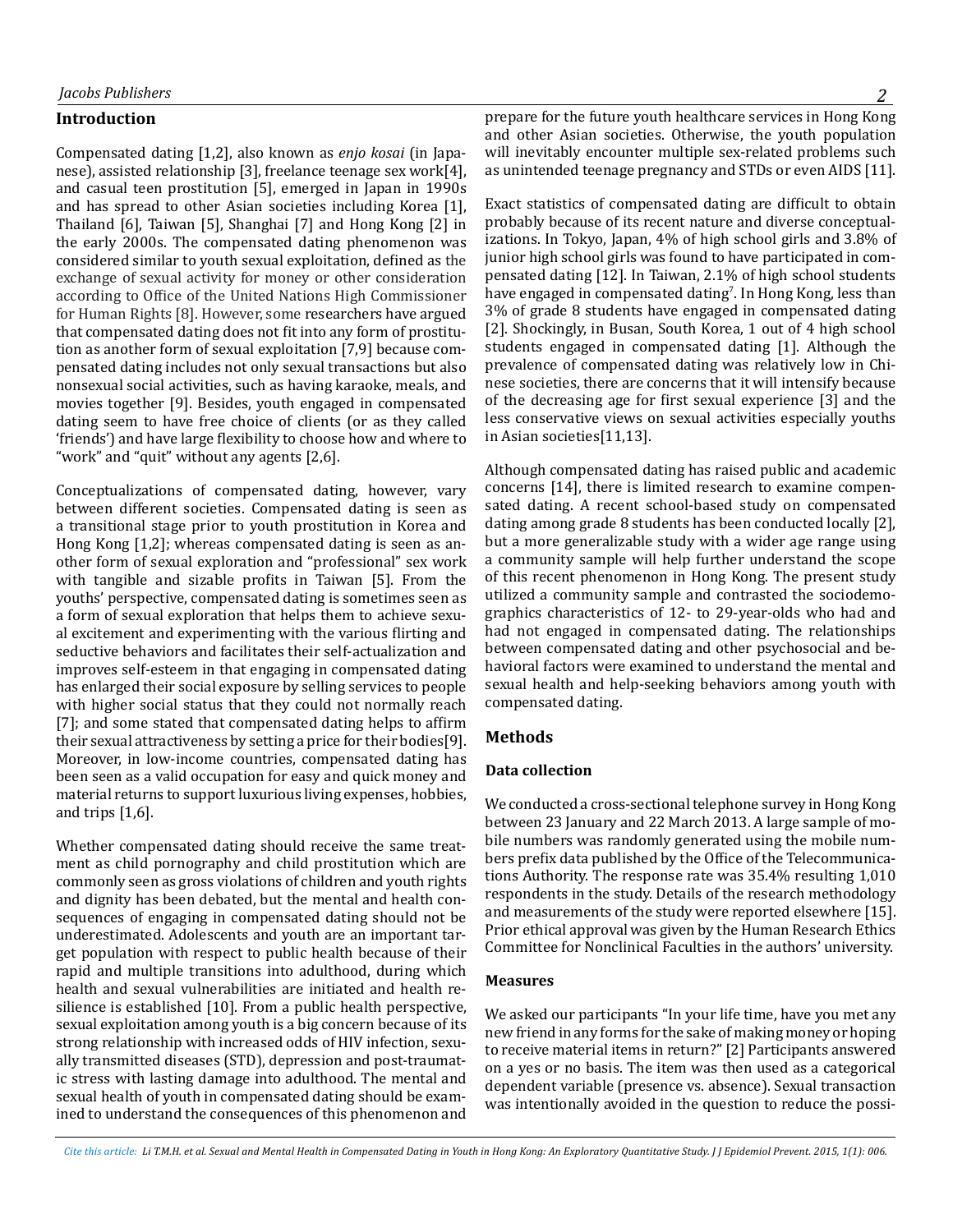bility of underreporting due to a wide range of nonsexual and sexual activities that may be involved in compensated dating.

We classified the independent variables under study into five domains. First, sociodemographic characteristics included educational level, marital status, living arrangements, employment status and individual monthly income. Second, the psychological factors investigated in this study included health-related quality of life, measured using the 12-item General Health Questionnaire (GHQ-12) [16]. A higher score reflects a poor mental health quality. Third, the behavioral factors investigated included Internet addiction [17,18], lifetime risk behaviors [19], and off-and-online help-seeking behaviors. For those who reported one or more risk-taking behaviors, their help-seeking behaviors were also evaluated. The total number of sources from which help had been sought by the participants within the last month was used in the study. Fourth, we developed a list of locally relevant negative life event categories for use in the study. Seven life situations occurring over the month prior to the survey were evaluated including academic situation, job, finances, social networks, health, relationships with family, and relationships with spouse or partner. Fifth, the social communication and relationship variables investigated in the study included means of communicating with others, ways of expressing distress, and interpersonal relationships. The interpersonal relationships investigated here included Internet social support and the size of the participant's network in Facebook and Whatsapp. All measurements were administrated in Cantonese.

#### **Statistical Analyses**

There were two stages in the statistical analysis. First, binary logistic regression analyses adjusted for sex and gender were conducted. Socio-demographic characteristics and the other variables studied were analyzed to obtain both unadjusted and adjusted odds ratios and their 95% confidence intervals (CI). Second, multivariate binary logistic regression analyses adjusted for sex and gender were conducted with backward selection based on Wald statistic. The first model (model 1) examined significant variables in the first stage except particular risk-taking behavior items. The second model (model 2) examined significant risk-taking behavior items in the first stage to understand the relationships between compensated dating and particular risk-taking behaviors more thoroughly. The adjusted odds ratios and their 95% CI of the examined variables in the two models were presented. All data analyses were conducted using SPSS software (IBM SPSS Statistics 20, IBM Corporation).

#### **Results**

The lifetime prevalence rate of compensated dating was 2.7% (n=27, 27/1,010; 95% CI 1.8-3.9). As shown in Table 1, there were no statistically significant differences between the compensated dating group and the comparison group in terms of sociodemographic characteristics. Table 2 and 3 present the

differences between the two groups of participants in terms of other studied variables. First, the GHQ-12 total scores of the individuals in compensated dating were around 3 points higher than those in the comparison group. Second, the compensated dating group had one more Internet addiction symptom than the comparison group. In addition, those in the compensated dating group reported at least one more lifetime risk-taking behavior, e.g., suicidal ideation, unsafe sex, infection of STDs, unintended pregnancy, abortion, binge drinking, bullying, and being bullied, than the individuals in the comparison group. Although those engaging in compensated dating had experienced more risk-taking behaviors, they were more motivated to seek help on the Internet than the comparison group when adjusted for sex and gender. Third, the compensated dating group had experienced more negative life events including social network and family problems than the comparison group. Finally, there were no statistically significant differences between the compensated dating group and the comparison group in terms of social communication and relationship variables.

In the multivariate regression analysis, significant variables including the GHQ-12 total scores, the number of Internet addiction symptoms, lifetime risk-taking behaviors, and online helping sources sought, negative life events including social network and family problems were examined. After backward selection, the GHQ-12 total scores and family problems were eliminated in the model. In model 1 (see Table 4), the compensated dating group had statistical significantly more Internet addiction symptoms, lifetime risk-taking behaviors and social network stressors than the comparison group. Besides, significant risk-taking behaviors including suicidal ideation, binge drinking, unsafe sex, infection of STDs, unintended pregnancy, abortion, bullying, and being bullied were investigated. After backward selection, binge drinking, unintended pregnancy, unsafe sex and bullying were removed in the model. In model 2 (see Table 5), individuals having infection of STDs, abortion, bullied by others, and suicidal ideation, had a 33.9, 15.0, 7.9 and 2.4, times higher risk of being in compensated dating than not, respectively.

#### **Discussion**

This exploratory quantitative study found that about 3% of the participants had ever engaged in compensated dating and this finding is consistent with the previous study among grade 8 students in Hong Kong [2]. The present study is also one of the very few quantitative studies on compensated dating reported in English. It is noteworthy that compensated dating is not just a young female issue. The number of male engaged in compensated dating was comparable to the number of the female. This phenomenon was also observed in the previous study by Lee and Shek [2]. In fact, researchers in the field have criticized that there is a lack of investigation of the male in compensated dating while more young men have been sexually exploited [3,5]. It has been suggested that the increasing trend of homosexuality and pedophilia activities may explain the male participation in the compensated dating phenomenon [11]. The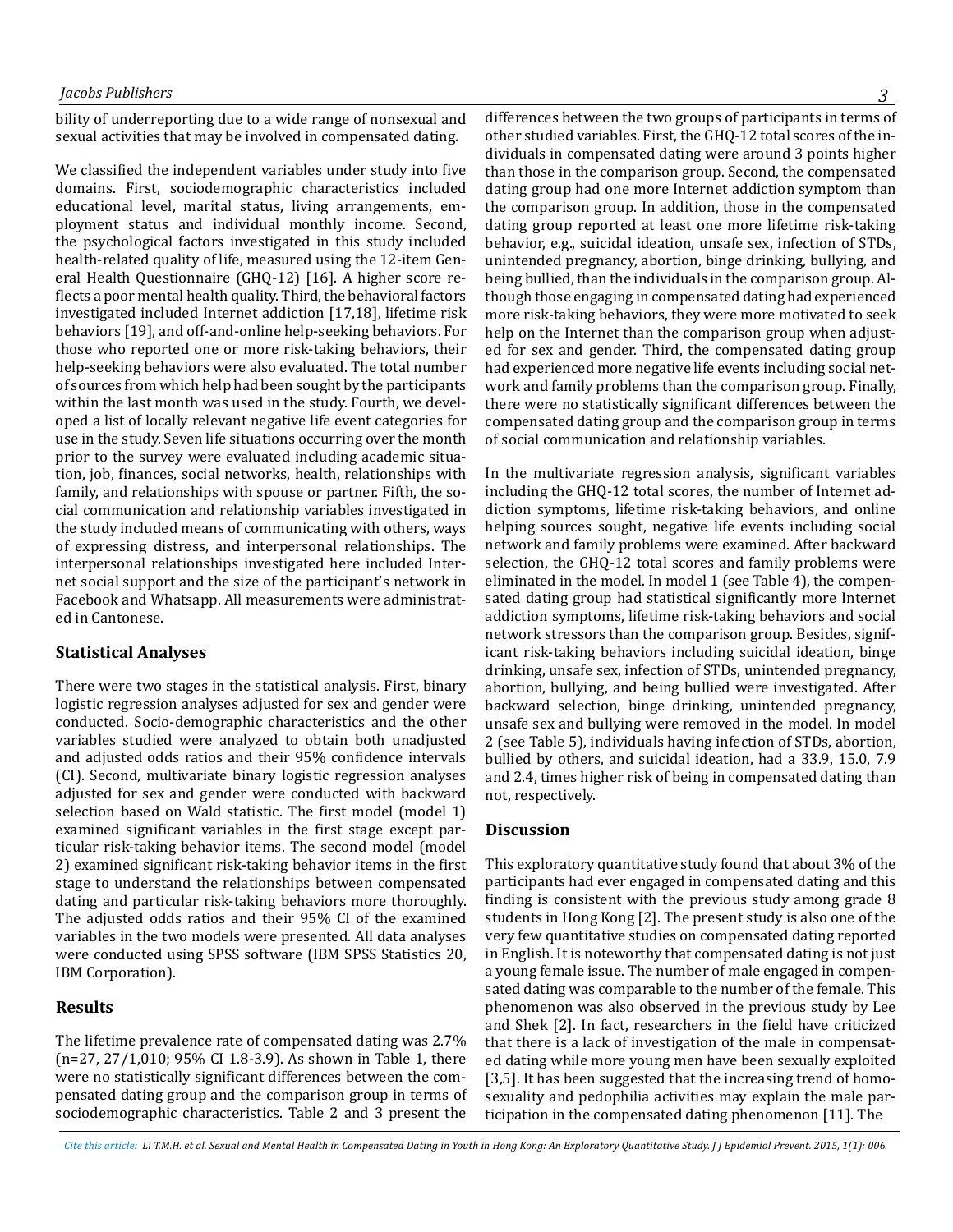| <b>Variables</b>                     | No (%) comparison | No (%) CD  | Unadjusted OR <sup>a</sup>   | Adjusted $\overline{\text{OR}^{\text{a}}}$ |
|--------------------------------------|-------------------|------------|------------------------------|--------------------------------------------|
|                                      | $(n = 983)$       | $(n = 27)$ | $(95\% \text{ CI})$          | $(95\% \text{ CI})$                        |
| Gender                               |                   |            |                              |                                            |
| Male                                 | 453 (46)          | 15(56)     | 1                            | 1                                          |
| Female                               | 530 (54)          | 12(44)     | $0.7(0.3 \text{ to } 1.5)$   | $0.6(0.3 \text{ to } 1.4)$                 |
| Age                                  |                   |            |                              |                                            |
| 16<                                  | 136(14)           | 4(15)      | $\mathbf{1}$                 | $\mathbf{1}$                               |
| $16 - 22$                            | 458 (47)          | 16(59)     | $1.2(0.4 \text{ to } 3.6)$   | $1.2(0.4 \text{ to } 3.6)$                 |
| 22 >                                 | 387 (39)          | 7(26)      | $0.6(0.2 \text{ to } 2.1)$   | $0.6$ (0.2 to 2.0)                         |
| <b>Educational level</b>             |                   |            |                              |                                            |
| Above Form 3                         | 770 (79)          | 19(70)     | $\mathbf{1}$                 | $\mathbf{1}$                               |
| Form 3 or below                      | 210(21)           | 8(30)      | $1.5(0.7 \text{ to } 3.6)$   | $1.5(0.7 \text{ to } 3.5)$                 |
| <b>Marital status</b>                |                   |            |                              |                                            |
| Never married                        | 922 (94)          | 27(100)    | $\mathbf{1}$                 | $\mathbf{1}$                               |
| Separated/divorced                   | 7(1)              | 0(0)       | N/A                          | $\rm N/A$                                  |
| Currently married                    | 52(5)             | 0(0)       | N/A                          | N/A                                        |
| <b>Living Arrangement</b>            |                   |            |                              |                                            |
| Lived with someone including parents | 860 (88)          | 23(85)     | $\mathbf{1}$                 | $\mathbf{1}$                               |
| Lived with someone but not parents   | 95(10)            | 2(7)       | $0.8(0.2 \text{ to } 3.4)$   | $0.8$ (0.2 to 3.4)                         |
| Lived alone                          | 21(2)             | 2(7)       | 3.6 (0.8 to 16.1)            | $3.7(0.8 \text{ to } 17.2)$                |
| <b>Employment Status</b>             |                   |            |                              |                                            |
| Employed                             | 386 (39)          | 9(33)      | $\mathbf{1}$                 | $\mathbf{1}$                               |
| Unemployed                           | 28(3)             | 2(7)       | 3.1 $(0.6 \text{ to } 14.9)$ | $3.7(0.7 \text{ to } 18.5)$                |
| Economically inactive (Student)      | 569 (58)          | 16(59)     | $1.2(0.5 \text{ to } 2.8)$   | $1.2(0.5 \text{ to } 2.8)$                 |
| <b>Monthly Income</b>                |                   |            |                              |                                            |
| HKD\$6000 or above                   | 360(37)           | 9(33)      | $\mathbf{1}$                 | $\mathbf{1}$                               |
| <b>Below \$6000</b>                  | 12(1)             | 0(0)       | $\rm N/A$                    | N/A                                        |
| No income                            | 28(3)             | 2(7)       | $2.9(0.6 \text{ to } 13.9)$  | 3.4 (0.7 to 17.3)                          |
| Student with no income               | 569 (59)          | 16(59)     | 1.1 (0.5 to 2.6)             | 1.1 $(0.5 \text{ to } 2.6)$                |

Table 1. Comparison of demographic characteristics of the classified individuals and unadjusted/adjusted parameter estimates from binary<br>. logistics regression

a N/A: OR was not obtained because of no subject in the category; Adjusted for gender and age; when OR=1, the category in a categorical variable is the reference group to the other category(ies); the comparison group served as the reference group for the dependent variable.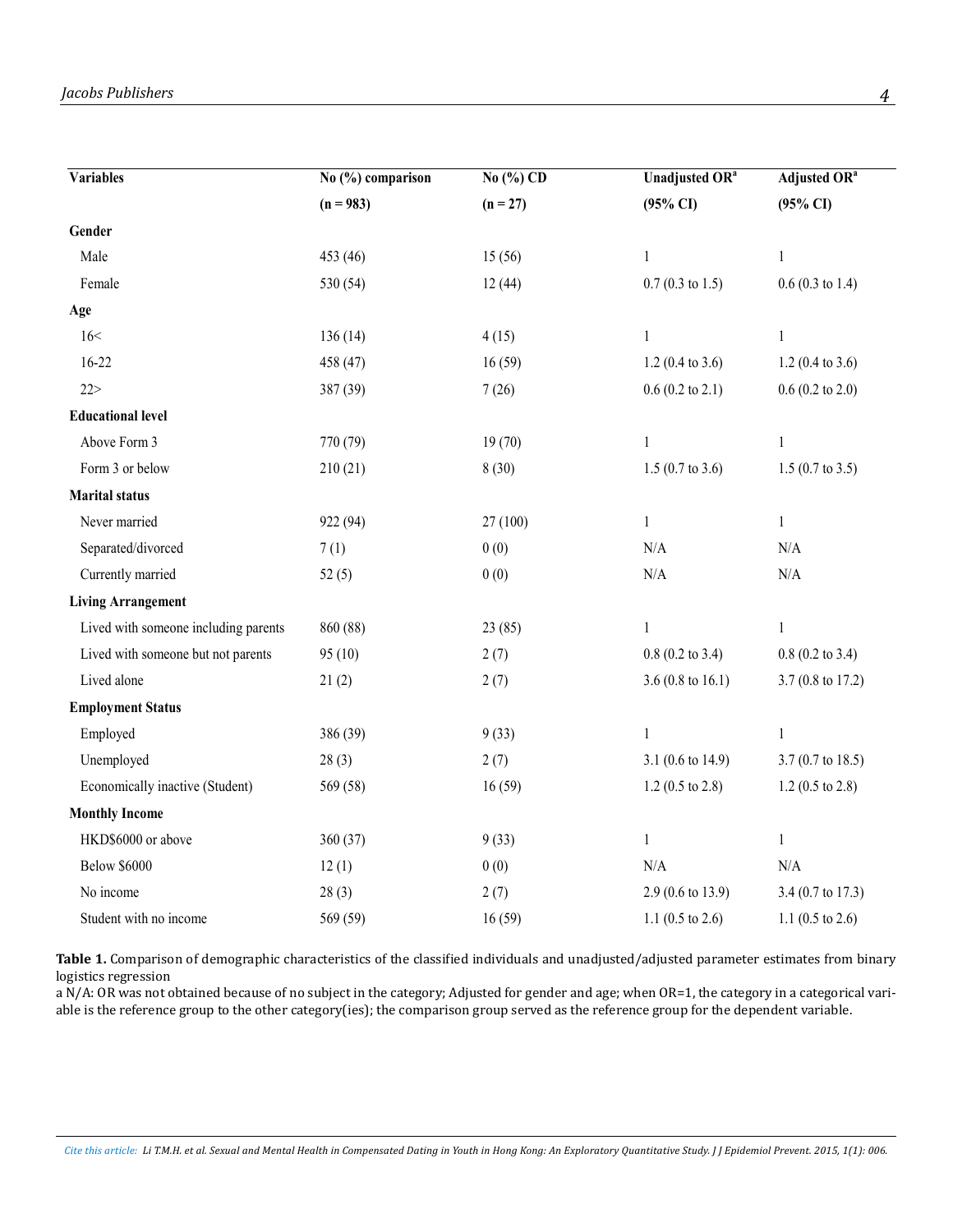# *Jacobs Publishers 5*

|                                                      | Comparison  | CD         |                                |                                 |  |
|------------------------------------------------------|-------------|------------|--------------------------------|---------------------------------|--|
| <b>Variables</b>                                     | $(n = 983)$ | $(n = 27)$ | Unadjusted OR <sup>a</sup>     | Adjusted OR <sup>a</sup>        |  |
|                                                      | Mean (SD)   | Mean (SD)  | $(95\% \text{ CI})$            | $(95\% \text{ CI})$             |  |
| <b>Psychological variables</b>                       |             |            |                                |                                 |  |
| GHQ-12 total score                                   | 22.4(4.8)   | 25.3(6.9)  | 1.1 $(1.0 \text{ to } 1.2)$ ** | 1.1 $(1.0 \text{ to } 1.2)$ **  |  |
| <b>Behavioral variables</b>                          |             |            |                                |                                 |  |
| No. of Internet addiction symptoms                   | 1.7(1.7)    | 2.6(1.8)   | 1.3 (1.1 to $1.6$ )**          | 1.3 (1.1 to $1.6$ )**           |  |
| No. of lifetime risk-taking behaviors                | 1.4(1.7)    | 4.3(2.4)   | $1.7(1.4 \text{ to } 1.9)$ *** | 1.7 $(1.4 \text{ to } 2.0)$ *** |  |
| No. of offline helping sources sought                | 1.2(1.1)    | 1.2(1.2)   | $1.0$ (0.6 to 1.5)             | $1.0$ (0.6 to 1.6)              |  |
| No. of online helping sources sought                 | 0.5(0.7)    | 0.8(0.8)   | $1.8(1.0 \text{ to } 3.2)$     | $1.9(1.0 \text{ to } 3.5)^*$    |  |
| Willingness to be approached online by professionals | 2.9(1.0)    | 2.9(1.1)   | $1.0$ (0.7 to 1.5)             | 1.1 $(0.7 \text{ to } 1.5)$     |  |
| <b>Negative life event categories</b>                |             |            |                                |                                 |  |
| Academic                                             | 1.9(1.1)    | 2.2(1.4)   | 1.3 (0.8 to 1.9)               | 1.3 $(0.9 \text{ to } 1.9)$     |  |
| Job                                                  | 1.8(1.0)    | 1.8(1.0)   | $1.0$ (0.6 to 1.8)             | 1.1 $(0.6 \text{ to } 1.9)$     |  |
| Finance                                              | 1.4(0.8)    | 1.7(1.2)   | $1.4(1.0 \text{ to } 2.0)$     | 1.4 $(1.0 \text{ to } 2.0)$     |  |
| Social networks                                      | 1.2(0.6)    | 1.6(1.0)   | 1.8 (1.2 to $2.8$ )**          | $1.9$ (1.3 to 3.0)**            |  |
| Health                                               | 1.3(0.7)    | 1.4(0.9)   | $1.2(0.8 \text{ to } 2.0)$     | $1.2$ (0.8 to 2.0)              |  |
| Relations with family                                | 1.2(0.6)    | 1.6(0.8)   | $1.8$ (1.2 to 2.7)**           | 1.8 $(1.2 \text{ to } 2.7)$ **  |  |
| Relations with spouse/partner                        | 1.2(0.6)    | 1.1(0.3)   | $0.5(0.1 \text{ to } 2.8)$     | $0.5$ (0.1 to 2.7)              |  |
| Social communication and relationship variables      |             |            |                                |                                 |  |
| Internet social support                              | 4.5(1.1)    | 4.4(1.1)   | $0.9(0.6 \text{ to } 1.2)$     | $0.9(0.6 \text{ to } 1.2)$      |  |
| <b>Means of expressing distress</b>                  |             |            |                                |                                 |  |
| Face to face                                         | 2.9(0.9)    | 2.9(1.2)   | $0.9(0.6 \text{ to } 1.4)$     | $1.0$ (0.6 to 1.4)              |  |
| Phone                                                | 2.8(1.0)    | 2.5(1.1)   | $0.8$ (0.5 to 1.2)             | $0.8$ (0.6 to 1.2)              |  |
| SMS on mobile phone                                  | 1.7(0.9)    | 1.6(1.1)   | $0.8$ (0.5 to 1.3)             | $0.9$ (0.5 to 1.4)              |  |
| Whatsapp                                             | 2.8(1.1)    | 2.7(1.3)   | $1.0$ (0.7 to 1.4)             | $1.0$ (0.7 to 1.4)              |  |
| Instant message                                      | 2.1(1.0)    | 2.2(1.2)   | 1.1 $(0.7 \text{ to } 1.5)$    | 1.1 $(0.7 \text{ to } 1.6)$     |  |

**Table 2.** Comparison of psychological, behavioral, negative life event, social communication and relationship continuous variables of the classified individuals and unadjusted/adjusted parameter estimates from binary logistics regression.

a \*p<.05 \*\*p<.01 \*\*\*p<.001; Adjusted for gender and age; the comparison group served as the reference group for the dependent variable.

| <b>Variables</b>               | Comparison<br>$(n = 983)$ | CD         |                            | <b>Adjusted OR</b> <sup>a</sup> |
|--------------------------------|---------------------------|------------|----------------------------|---------------------------------|
|                                |                           | $(n = 27)$ | Unadjusted OR <sup>a</sup> |                                 |
|                                | No $(\% )$                | No $(\% )$ | $(95\% \text{ CI})$        | $(95\% \text{ CI})$             |
| <b>Behavioral variables</b>    |                           |            |                            |                                 |
| Lifetime risk-taking behaviors |                           |            |                            |                                 |
| <b>Consider suicide</b>        |                           |            |                            |                                 |
| Absence                        | 791 (81)                  | 12(44)     |                            |                                 |
| Presence                       | 192(20)                   | 15(56)     | 5.2 (2.4 to $11.2$ )***    | 5.1 (2.3 to $11.2$ )***         |
| Injure self intentionally      |                           |            |                            |                                 |
| Absence                        | 882 (90)                  | 23(85)     |                            |                                 |
| Presence                       | 101(10)                   | 4(15)      | $1.5(0.5 \text{ to } 4.5)$ | $1.5(0.5 \text{ to } 4.4)$      |
|                                |                           |            |                            |                                 |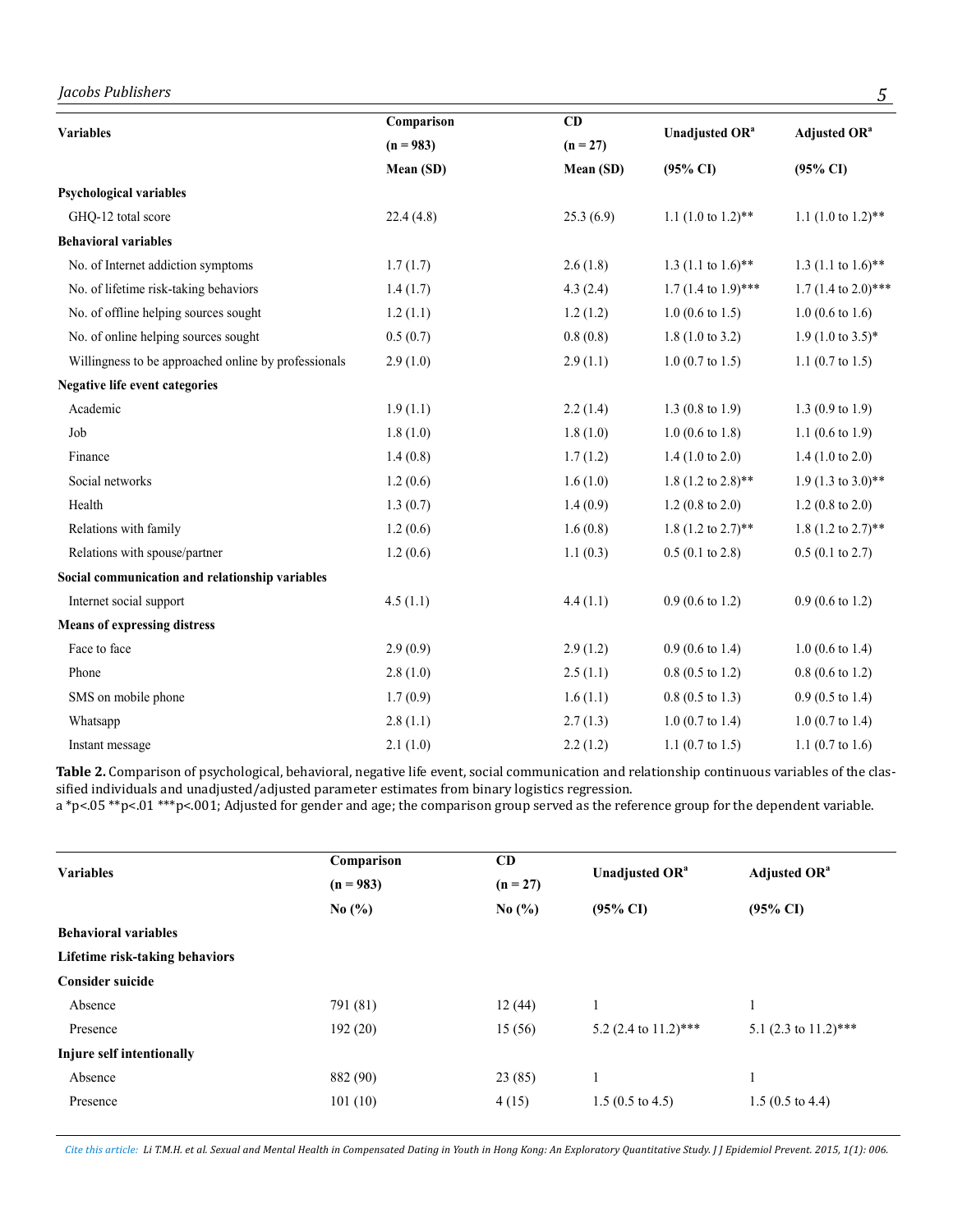| Jacobs Publishers                                          |                     |                 |                               | 6                             |
|------------------------------------------------------------|---------------------|-----------------|-------------------------------|-------------------------------|
| Drink > 5 drinks in one occasion                           |                     |                 |                               |                               |
| Absence                                                    | 711 (72)            | 14(52)          | $\mathbf{1}$                  | $\mathbf{1}$                  |
| Presence                                                   | 271 (28)            | 13 (48)         | 2.4 $(1.1 \text{ to } 5.3)^*$ | 2.3 $(1.1 \text{ to } 5.1)^*$ |
| >5 cigarettes per day                                      |                     |                 |                               |                               |
| Absence                                                    | 884 (90)            | 23(85)          | $\mathbf{1}$                  | $\mathbf{1}$                  |
| Presence                                                   | 99 (10)             | 4(15)           | 1.6 (0.5 to 4.6)              | 1.4 $(0.5 \text{ to } 4.3)$   |
| Drug/substance use                                         |                     |                 |                               |                               |
| Absence                                                    | 959 (98)            | 26 (96)         | $\mathbf{1}$                  | $\mathbf{1}$                  |
| Presence                                                   | 24(2)               | 1(4)            | $1.5$ (0.2 to 11.8)           | $1.5$ (0.2 to 11.7)           |
| Gambling                                                   |                     |                 |                               |                               |
| Absence                                                    | 707 (72)            | 19(70)          | $\mathbf{1}$                  | $\mathbf{1}$                  |
| Presence                                                   | 276 (28)            | 8(30)           | $1.0$ (0.5 to 2.5)            | $1.0$ (0.4 to 2.3)            |
| Debt problems                                              |                     |                 |                               |                               |
| Absence                                                    | 925 (94)            | 23(85)          | $\mathbf{1}$                  | $\mathbf{1}$                  |
| Presence                                                   | 58 (6)              | 4(15)           | 2.8 (0.9 to 8.3)              | $2.7(0.9 \text{ to } 8.2)$    |
| <b>Unsafe sex</b>                                          |                     |                 |                               |                               |
| Absence                                                    | 903 (92)            | 19(70)          | $\mathbf{1}$                  | $\mathbf{1}$                  |
| Presence                                                   | 77(8)               | 8(30)           | 4.9 (2.1 to $11.6$ )***       | 5.4 (2.2 to 13.3)***          |
| <b>Sexually transmitted diseases</b>                       |                     |                 |                               |                               |
| Absence                                                    | 980 (100)           | 26 (96)         | 1                             | 1                             |
| Presence                                                   | 2(0)                | 1(4)            | 18.8 (1.7 to 214.5)*          | 19.5 (1.6 to 240.0)*          |
| <b>Unintended pregnancy</b>                                |                     |                 |                               |                               |
| Absence                                                    | 973 (99)            | 25(93)          | $\mathbf{1}$                  | $\mathbf{1}$                  |
| Presence                                                   | 10(1)               | 2(7)            | 7.8 (1.6 to 37.4)*            | 11.2 (2.1 to $58.3$ )**       |
| <b>Abortion</b>                                            |                     |                 |                               |                               |
| Absence                                                    | 978 (100)           | 25(93)          | $\mathbf{1}$                  | $\mathbf{1}$                  |
| Presence                                                   | 5(1)                | 2(7)            | 15.6 (2.9 to 84.6)**          | 24.9 (4.1 to 152.1)**         |
| <b>Bully others</b>                                        |                     |                 |                               |                               |
| Absence                                                    | 896 (91)            | 18(67)          | $\mathbf{1}$                  | $\mathbf{1}$                  |
| Presence                                                   | 87(9)               | 9(33)           | 5.1 (2.2 to $11.8$ )***       | 5.3 (2.2 to 12.5)***          |
| <b>Bullied by others</b>                                   |                     |                 |                               |                               |
| Absence                                                    | 852 (87)            | 11(41)          | $\mathbf{1}$                  | $\mathbf{1}$                  |
| Presence                                                   | 131(13)             | 16(59)          | 9.5 (4.3 to 20.8)***          | 9.7 (4.4 to 21.4)***          |
| <b>Legal offences</b>                                      |                     |                 |                               |                               |
| Absence                                                    | 958 (98)            | 25(93)          | $\mathbf{1}$                  | $\mathbf{1}$                  |
| Presence                                                   | 25(3)               | 2(7)            | 3.1 (0.7 to 13.7)             | 3.1 (0.7 to 14.5)             |
| Social communication and relationship variables            |                     |                 |                               |                               |
| Size of social network in Facebook                         |                     |                 |                               |                               |
| 150 friends or above                                       | 724 (77)            | 20(74)          | $\mathbf{1}$                  | $\mathbf{1}$                  |
| Below 150 friends                                          | 221 (23)            | 7(26)           | 1.1 $(0.5 \text{ to } 2.7)$   | 1.1 $(0.5 \text{ to } 2.6)$   |
| Size of social network in Whatsapp<br>150 friends or above |                     |                 | $\mathbf{1}$                  | $\mathbf{1}$                  |
| Below 150 friends                                          | 137(15)<br>781 (85) | 5(20)<br>20(80) | $0.7(0.3 \text{ to } 1.9)$    | $0.7(0.3 \text{ to } 1.9)$    |
|                                                            |                     |                 |                               |                               |

**Table 3.** Comparison of psychological, behavioral, negative life event, social communication and relationship categorical variables of the classified individuals and unadjusted/adjusted parameter estimates from binary logistics regression.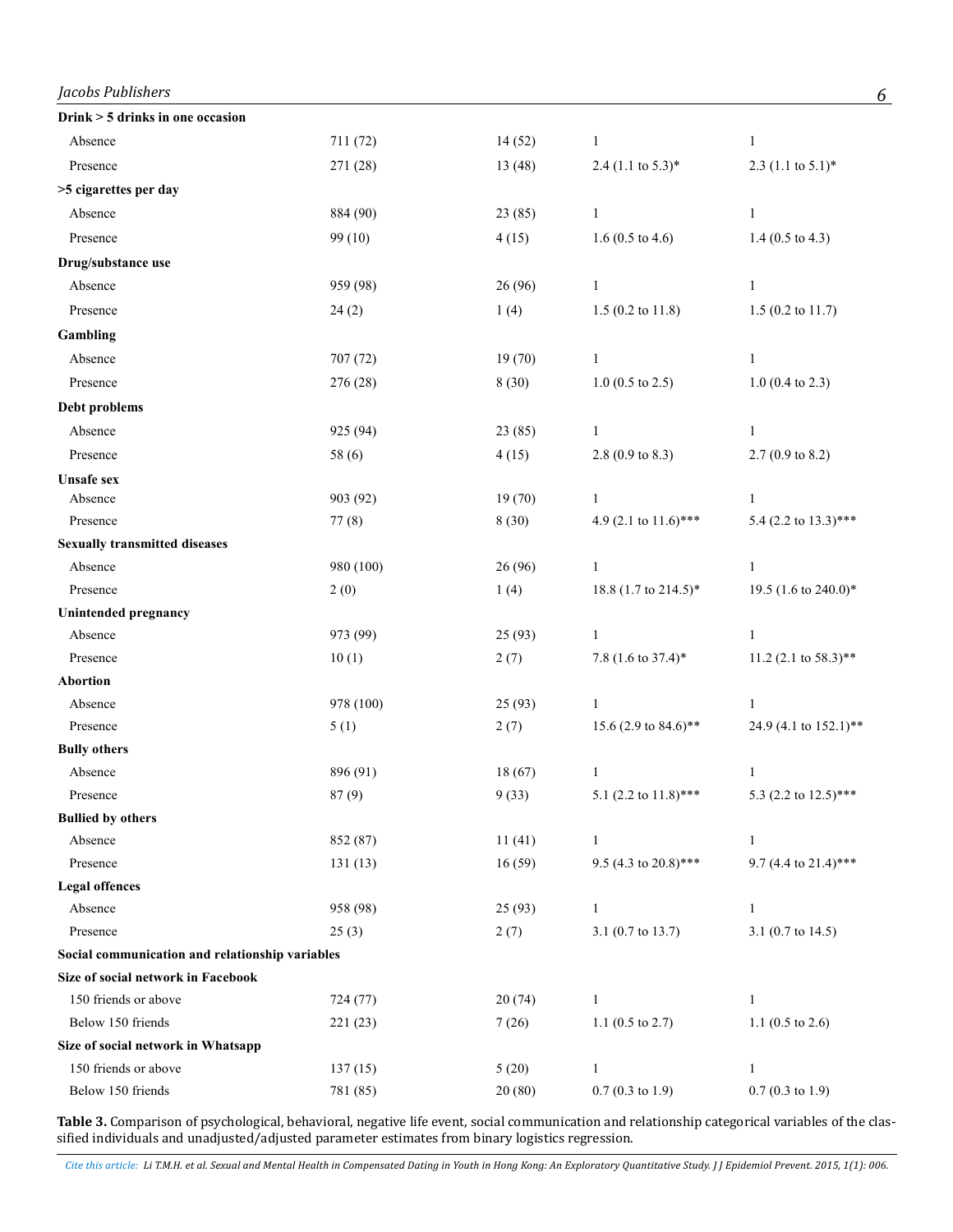$a^*p<.05^{**}p<.01^{***}p<.001$ ; Adjusted for gender and age; when  $OR=1$ , the category in a categorical variable is the reference group to the other category(ies); the comparison group served as the reference group for the dependent variable

| <b>Variables</b>                      | <b>Adjusted OR</b> <sup>a</sup> |  |  |
|---------------------------------------|---------------------------------|--|--|
|                                       | $(95\% \text{ CI})$             |  |  |
| <b>Behavioral variables</b>           |                                 |  |  |
| No. of Internet addiction symptoms    | 1.3 $(1.0 \text{ to } 1.8)^*$   |  |  |
| No. of lifetime risk-taking behaviors | 1.7 $(1.3 \text{ to } 2.1)$ *** |  |  |
| No. of online helping sources sought  | 1.8 $(0.9 \text{ to } 3.7)$     |  |  |
| Negative life event categories        |                                 |  |  |
| Social networks                       | 2.1 $(1.2 \text{ to } 3.6)$ **  |  |  |

**Table 4.** Adjusted parameter estimates from multivariate binary logistics regression with backward selection: model 1.

a \*p<.05 \*\*p<.01 \*\*\*p<.001; Adjusted for gender and age; the comparison group served as the reference group for the dependent variable. 1

| <b>Variables</b>                     | <b>Adjusted OR</b> <sup>a</sup> |  |  |
|--------------------------------------|---------------------------------|--|--|
|                                      | $(95\% \text{ CI})$             |  |  |
| Lifetime risk-taking behaviors       |                                 |  |  |
| <b>Consider suicide</b>              |                                 |  |  |
| Absence                              | 1                               |  |  |
| Presence                             | 2.4 $(1.1 \text{ to } 5.9)^*$   |  |  |
| <b>Sexually transmitted diseases</b> |                                 |  |  |
| Absence                              | 1                               |  |  |
| Presence                             | 33.9 (2.2 to 520.5)*            |  |  |
| <b>Abortion</b>                      |                                 |  |  |
| Absence                              | 1                               |  |  |
| Presence                             | 15.0 (2.2 to $103.0$ )**        |  |  |
| <b>Bullied by others</b>             |                                 |  |  |
| Absence                              | 1                               |  |  |
| Presence                             | 7.9 (3.3 to $18.8$ )***         |  |  |
|                                      |                                 |  |  |

**Table 5.** Adjusted parameter estimates from multivariate binary lo-Figure 3: Adjusted parameter estimates from multivalent selection: model 2.

 $\alpha$ \*p<.05 \*\*p<.01 \*\*\*p<.001; Adjusted for gender and age; when OR=1, We found that participants in the the category in a categorical variable is the reference group to the other category(ies); the comparison group served as the reference group for the dependent variable.

study also demonstrates that the males and females engaged in compensated dating in Hong Kong are similar in terms of the studied variables.

The study shows that the compensated dating group had poorer mental health, more social network and family problems, and more Internet addiction symptoms compared to the comparison group. Youth in this situation may tend to immerse

themselves into the virtual world to escape from the lonely and empty reality. Since compensated dating becomes popular over the Internet, they may be exposed to compensated dating over different online platforms such as online games and web forums [20]. The wide range of compensated dating activities may mislead young people to think that compensated dating is a good way to search for passionate relationship [6] and warmth [5] and not necessary a form of prostitution. To illustrate, a young individual engaged in compensated dating may initially wish to build up a close relationship with his/her new "friend" when the feelings of security and dependence from someone, especially parents, is lacking in his/her life [7]. However, the young person engages in compensated dating ncs regression with backward selection. model 1.<br>'n< 05 \*\*n< 01 \*\*\*n< 001· Adjusted for gender and age· the compar-<br>Una then be hooked or threatened by the 'friends' who took his/her naked photographs or videos to involve in intensified sexual activities.  $p_{\text{start}}$  and age  $p_{\text{start}}$  and ages the comparison group  $\mathcal{L}_{\text{start}}$  for the dependent variable  $\mathcal{L}_{\text{start}}$ 

Our study has found that compensated dating was significantly associated with some sex-related risk behaviors including unsafe sex, infection of STDs, unintended pregnancy, and abortion. This is consistent with what other researchers have suggested that earlier sexual experience of youth facilitates compensated dating [3]. Previous studies have also highlighted the risk for young girls to be sexually assaulted if they engage in compensated dating [9]. The study provides quantitative evidence to support these claims and the possible consequences of sexual exploitation in compensated dating. Furthermore, our study shows that 15% of the participants in the compensated dating group were younger than 16 years old. In many places such as Hong Kong, children cannot surrender their rights for protection and consent to their own sexual exploitation under the age of 16 for heterosexual and homosexual activities. Sex with minors is a serious crime in Hong Kong in which offenders can be subjected to penalty in a form of imprisonment [7]. Apart from the legal aspect, sexual transmitted diseases and abortion can be harmful to children who generally do not achieve sexual maturation<sup>21</sup>. Even worse, children, who may find it difficult to deal with the aforementioned emotional, sexual and repro**thle 5** Adjusted parameter estimates from multivariate binary logical ductive problems by themselves and may then develop suicide ideation and use suicide as a way to solve their problems.

> We found that participants in the compensated dating group were more likely to be bullied by others. We did not know whether the bullying experience happened before or after the individuals had initiated compensated dating; however, it seems that either of the two pathways leads to negative outcomes. Compensated dating not only fails to be an alternative way to develop positive social relationships for many individuals, we speculate that it also leads to more negative social experiences. Traumatic experience from family, such as family dysfunction, domestic violence, and incest, may trigger the children to practice compensated dating to search for affection, become independence from the parent's control, or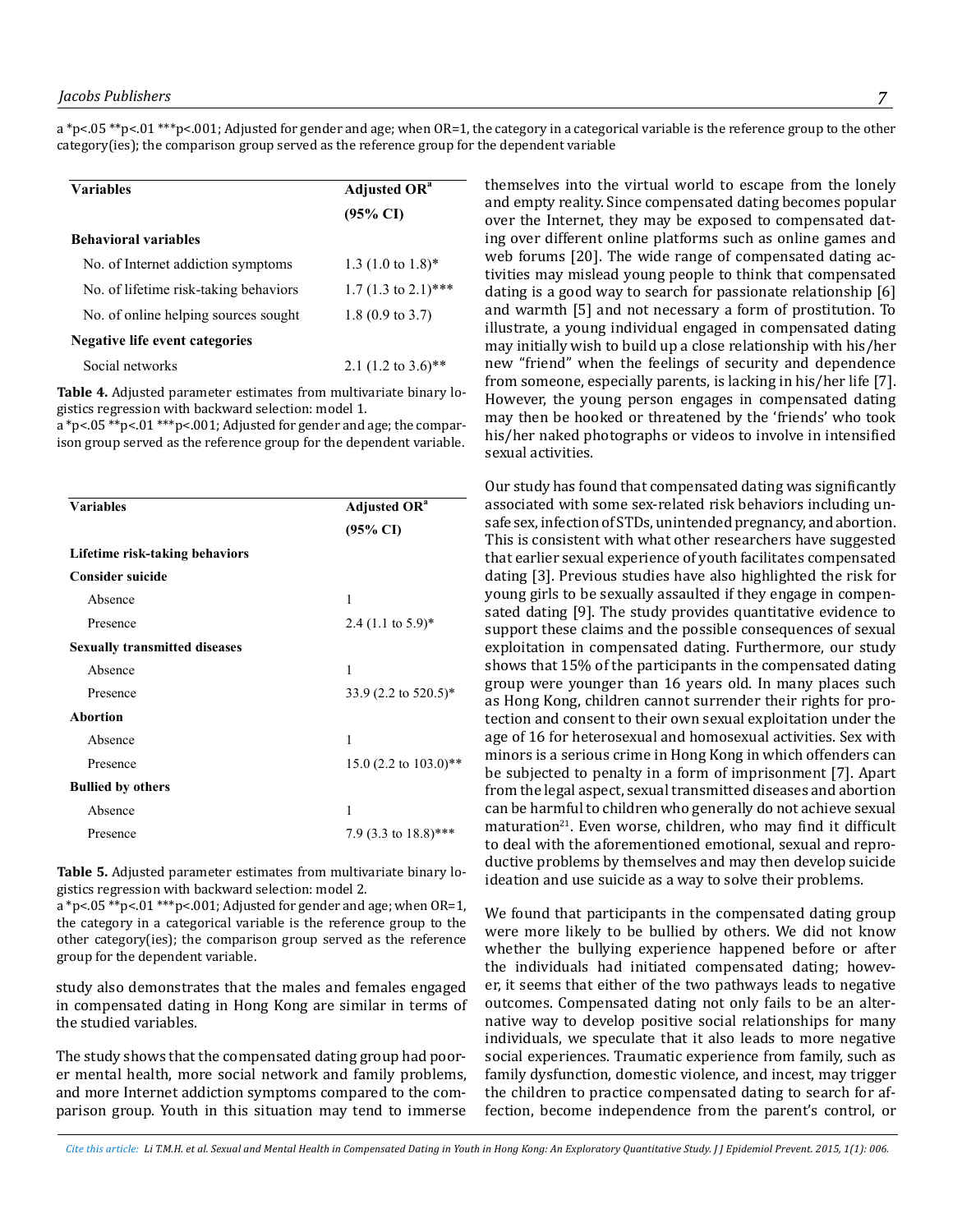## *Jacobs Publishers 8*

attract parents' attention [3,6]. However, since engaging in sex work is a highly unacceptable behavior in general, compensated dating youth may intensify their negative relationships with families. Not surprisingly, compensated dating youth may also be discriminated and bullied by their friends, classmates or colleagues. Besides, individuals, who seek for compensated dating, may not intend to develop social relationships but search for immediate pleasure from having companionships by young people or even deviant sexual fantasies [9]. If compensated dating youth cannot satisfy those clients, it is possible that the clients will rape and harm them during the compensated dating activities [7]. Indeed, a 16-year-old girl was chopped into pieces and her flesh was stripped off and flushed down the toilet and some of which was dumped at a local market where meat was sold by a 24-year-old man who sought for compensated dating in 2009 in Hong Kong [22].

Our study has found that the compensated dating group was more likely to have sought peer support and/or professional help on the Internet compared to the comparison group. This implies that although compensated dating youth are "difficult-to-be-identified" in reality, they may not be "difficult-to-reach" in the virtual world. This finding hence sheds light on the potential practical implications for engagement and provision of helping strategies for compensated dating youth. High-quality educational websites, and Internet-based counselling and medical consultation can be provided to enhance their health knowledge, increase awareness of risks in compensated dating and facilitate deep self-reflection [23-25]. Although youth engaged in compensated dating attempt to minimize or avoid risks, for example, in Hong Kong they form collaborative networks to share their working experiences and precaution tips over the Internet such as how to make sure clients using condoms properly and identify if clients have STDs [26,27], the study shows that the group was still at higher risk compared to the comparison group. Since youth with compensated dating may not want to disclose their works to other people because of shame and embarrassment, they can seek help from nowhere when suffering from serious problems such as infection of STDs. A proactive online outreaching may be more effective to reach compensated dating youth encouraging medical checkup for STDs [28]. Internet, although increasing the risk of STDs through facilitating compensated dating, is also an engagement platform for at-risk individuals.

There are some limitations in this study. First, the telephone survey may be biased in several aspects. For instance, persons without a mobile phone were excluded while those with multiple phone numbers were more likely to be selected. However, the majority of individuals in Hong Kong have mobile phones and plans with almost unlimited calls, this limitation seems less problematic. Nevertheless, Hong Kong Chinese are very conservative and reluctant to discuss sex-related issues. Therefore, a telephone survey provides a physically invisible channel rather than a face to face survey and may be a more appropriate way to collect sensitive information such as a history of abortion or STDs. Second, there is no validated measurement

for compensated dating and hence we measured the presence of compensated dating by a single item. With the increasing commercialization of conventional interpersonal intimacy, sexuality and courtship rituals in modern times, the question may encompass not only compensated dating but also other modern relationships not studied in the literature. A more comprehensive set of questions including length, frequency, and rewards in compensated dating should be constructed in the future. Third, the compensated dating group in this study was small which may influence the interpretation of the results. Finally, this study and most previous studies focused on those who "offer" compensated dating services but not those who "receive" it [6]. Future study should explore the sexual behaviors of those who seek for compensated dating and the professional help they may need.

#### **Conclusion**

Compensated dating is a recent phenomenon and seems like a different but an overlapping issue with youth sexual exploitation. Adolescents and youth have strengths and abilities unique to cope with the complex changes of sex culture, but they should also believe that their future is worth protected. Future prevention work of youth sexual exploitation, especially in Asian societies, may need to monitor and include compensated dating in the child protection agenda.

#### **Acknowledgment**

This study was funded by ExCEL3 and the Azalea (1972) Endowment Fund, The University of Hong Kong. The writing of this article was partly funded by the approval of sabbatical leave to PWCW granted by the Faculty Human Resource Committee (FHRC) of the Faculty of Social Sciences, The University of Hong Kong. We thank Dr Chu Sai Kwan Cassini and Miss Chan Ka Sin for giving their comments on the manuscript.

#### **References**

1. [Kong M. Material girls: sexual perceptions of Korean teenage](http://www.popline.org/node/262910)  [girls who have experienced compensated dates. Asian J Wom](http://www.popline.org/node/262910)[ens Stud. 2003, 9\(2\): 67-79](http://www.popline.org/node/262910).

2[. Lee TY, Shek D. Compensated dating in Hong Kong: preva](http://www.ncbi.nlm.nih.gov/pubmed/23683826)[lence, psychosocial correlates, and relationships with other](http://www.ncbi.nlm.nih.gov/pubmed/23683826) [risky behaviors. J Pediatr Adolesc Gynecol. 2013, 26\(3 Suppl\):](http://www.ncbi.nlm.nih.gov/pubmed/23683826)  [S42-S48.](http://www.ncbi.nlm.nih.gov/pubmed/23683826)

3. [Ueno C. Self-determination on sexuality? Commercialization](http://www.tandfonline.com/doi/abs/10.1080/1464937032000113060)  [of sex among teenage girls in Japan. Inter-Asia Cult Stud. 2003,](http://www.tandfonline.com/doi/abs/10.1080/1464937032000113060) [4\(2\): 317-324](http://www.tandfonline.com/doi/abs/10.1080/1464937032000113060).

4. Lam OW. Why did enjo kosai anchor in Taiwan but not in Hong Kong? Or the convergence of "enjo" and "kosai" in teenage sex work. Inter-Asia Cult Stud. 2003, 4(2): 353-363.

5. Ho J. From Spice Girls to enjo kosai: formations of teenage